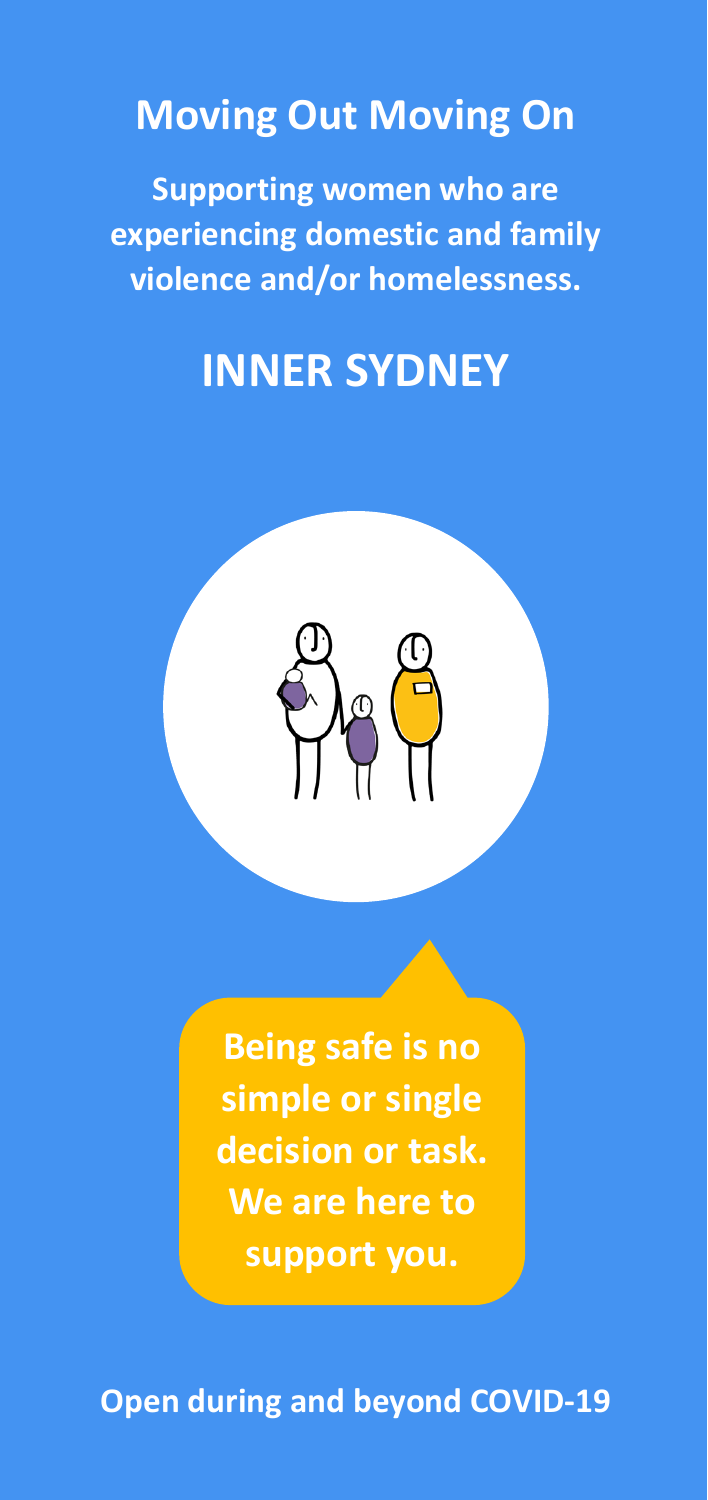### **About MOMO**

**Moving Out Moving On (MOMO)** provides outreach support to women with or without children in the inner city of Sydney, who are escaping from or experiencing Domestic and Family Violence or are homeless or at risk of homelessness.

MOMO provides services through outreach, meeting with women in flexible locations across the community. The MOMO team are located at the following services regularly each week:

- **Surry Hills Neighbourhood Centre**
- **Newtown Neighbourhood Centre**
- **Housing NSW City Office – Strawberry Hills**
- **Redfern Community Centre**.

In line with current COVID-19 social distancing guidelines, our Case Management support will be by phone, email and web technology only until further notice.

## **Who can access MOMO?**

The service prioritises work with;



- Women impacted by Domestic and Family Violence
- Aboriginal and Torres Strait Islander women impacted by Domestic and Family Violence
- Women from culturally and linguistically diverse backgrounds impacted by Domestic and Family Violence.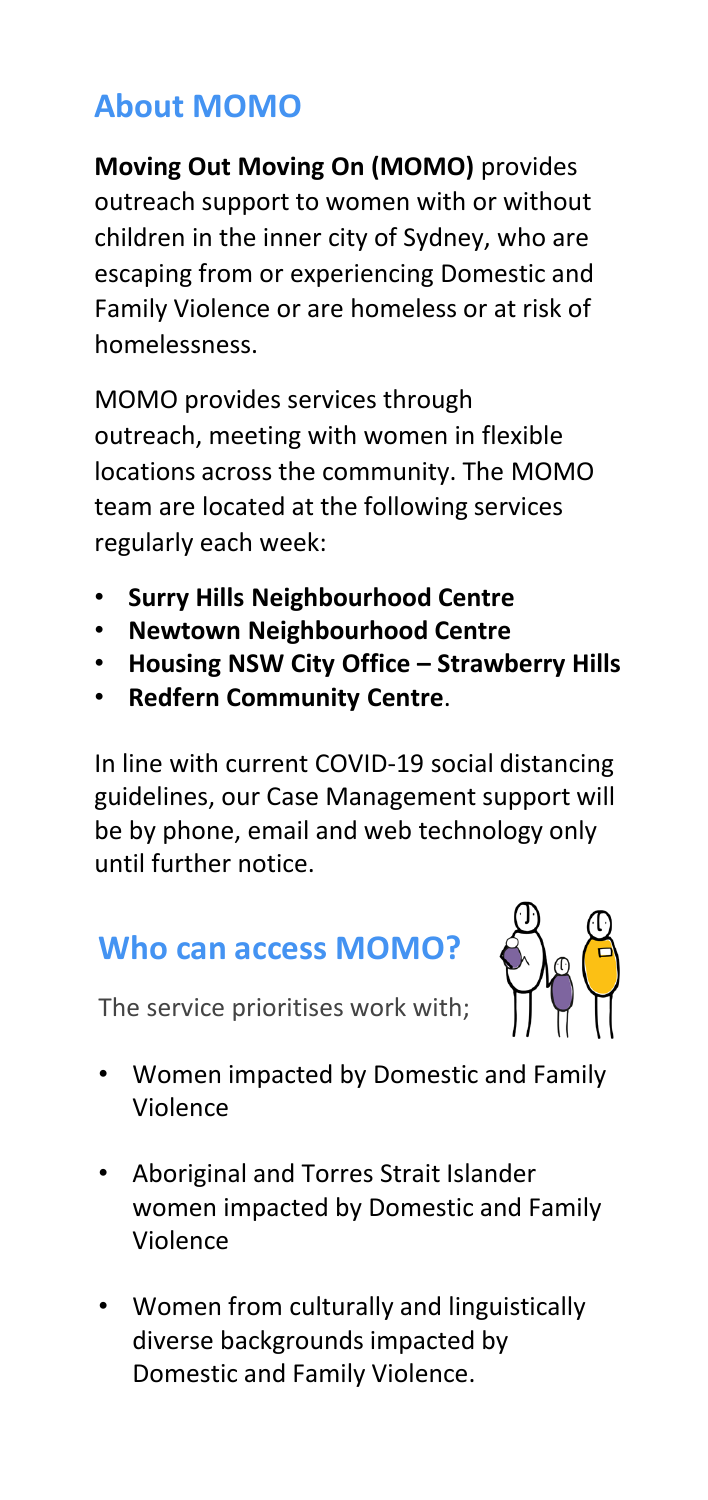## **How can MOMO help?**

MOMO provides personalised case management support for women (and their accompanying children) who are experiencing domestic and family violence or homelessness, or at risk of homelessness.

### **Every individual's support needs are different.**

Below are just a few of the ways that the MOMO team have provided support to people:

- Supported women to navigate and understand the different housing options available
- Assisted with the completion of documentation for access to financial support or housing assistance
- Provided information and referrals regarding Apprehended Domestic Violence Orders (ADVOs) and Family Law matters as well as court support. MOMO is unable to provide legal advice, however, does refer individuals to organisations that can.
- Supported access to services that women have stated they needed including counselling, financial counselling or advocacy, health services, parenting support, employment and education
- Purchase of necessary items to support children educational needs including school uniforms
- Advocacy and assistance to connect to other supports or community if relocating outside of the inner city.

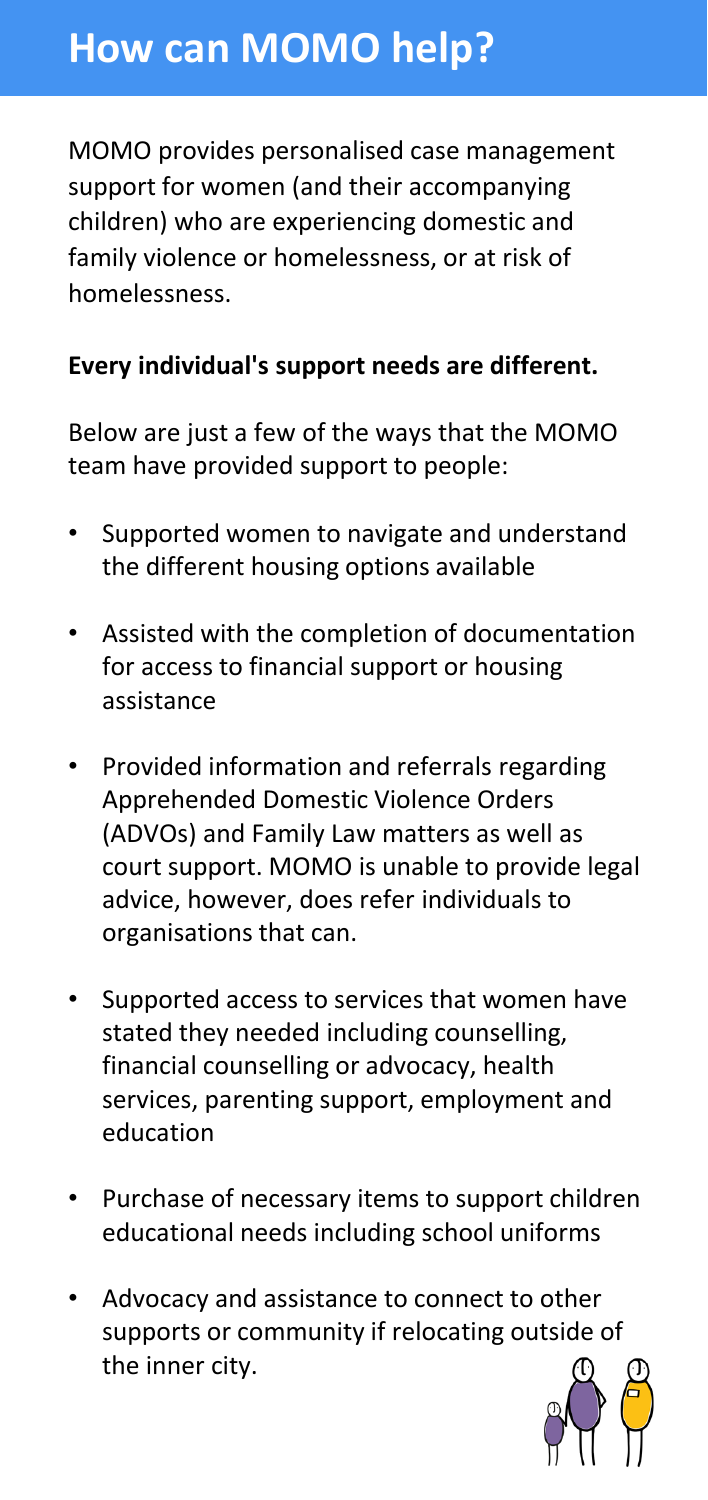MOMO understands that being safe is no simple or single decision or task. Our approach is person-centred, meaning we work in partnership with you to facilitate connections to the supports you need.

We are respectful of, and responsive to, the preferences, needs, and values of the people we work with.



### **Contact MOMO**

You can contact Moving Out Moving On (MOMO) directly, without a referral:

# **Tel 02 9251 2405**

(select option 1)

(Mon-Fri between

### 8:30am and 5pm)

or use the [Contact Us page](https://dvnswsm.org.au/contact/) on [www.dvnswsm.org.au](http://www.dvnswsm.org.au/)

MOMO accepts formal referrals from other organisations

(Mon-Fri between 8:30am and 5pm)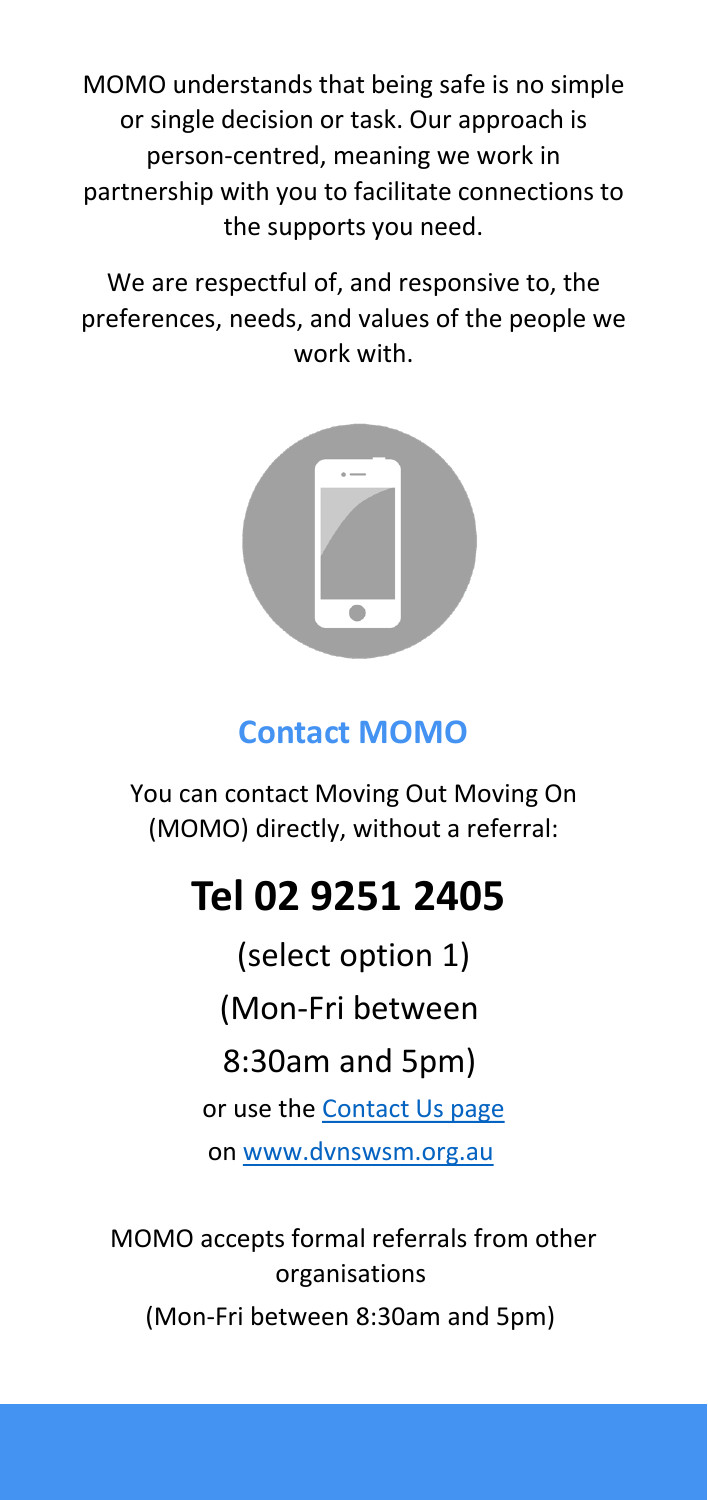### **Is MOMO still operating during the COVID-19 (coronavirus) pandemic?**

Yes. All DVSM services are open and still available to provide case management support. In the interim, our Case Management support will be by phone, email and web technology only until further notice.

### **What if I can't get through on the MOMO phone number?**

If our staff are busy, please leave your name and contact number on the voicemail. If we receive a message from you, we will return your call without announcing where we are calling from should anyone else answer your phone. If there are better times to call you back, please let us know.

#### **What will happen when I call MOMO?**

When you call, our staff will ask several questions to check we are able to assist you and to obtain information we are required by our funders to record, for example, your name, address, country of birth, preferred language, Aboriginal identification, and details of children. We will then work with you to identify the issues you are facing and your immediate and shortterm goals.

#### **Do you work with people who are in Australia on visas?**

Yes, we work with all people on all visa conditions, including temporary protection visas.

#### **Do you provide accommodation?**

MOMO does not directly provide accommodation, however as part of our core response we always assist people to find suitable accommodation. During the COVID-19 pandemic MOMO is working to support people into accommodation with no or minimal shared living arrangements.